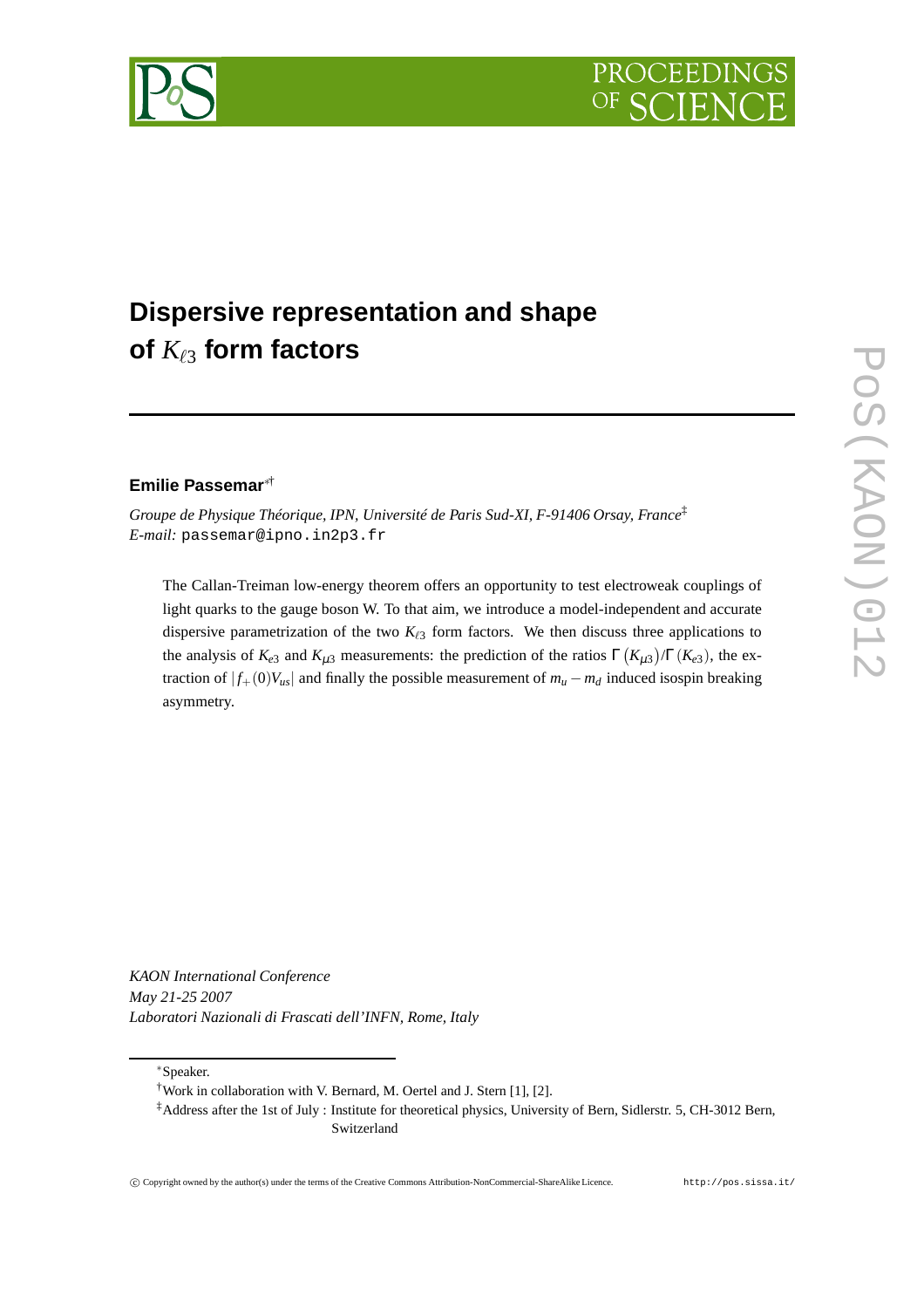# **1. Introduction**

The hadronic matrix element involved in  $K_{\ell 3}$  decays is described in terms of two form factors *f*<sup>+</sup> and *f*<sup>−</sup>. The vector form factor  $f_+^{K\pi}(t)$  represents the *P*-wave projection of the crossed channel matrix element  $\langle 0|\bar{s}\gamma_\mu u|K\pi\rangle$ , whereas the *S*-wave projection is described by the scalar form factor

$$
f_S^{K\pi}(t) = f_+^{K\pi}(t) + \frac{t}{m_K^2 - m_\pi^2} f_-^{K\pi}(t) ,
$$
 (1.1)

where  $t = (p_{\pi} - p_K)^2$ . In the following, we will consider the normalized form factors  $f_0(t) =$  $f_S^{K^0\pi^-}$  $S^{K^0\pi^-}(t)/f^{K^0\pi^-}_+(0)$ ,  $f_+(t) = f^{K^0\pi^-}_+(t)/f^{K^0\pi^-}_+(0)$ ,  $f_0(0) = f_+(0) = 1$ , and we will try to describe their shape as precisely as possible in the region of interest, in order to test the Standard Model.

#### **2. Callan-Treiman theorem: a test of the Standard Model**

The low energy theorem of Callan and Treiman [3] predicts the value of  $f_0(t)$  at the Callan-Treiman (CT) point, namely  $t = \Delta_{K\pi} = m_K^2 - m_{\pi}^2$ , in the SU(2) × SU(2) chiral limit ( $m_u, m_d \to 0$ ). When  $m_u, m_d \neq 0$ , one writes

$$
C \equiv f_0(\Delta_{K\pi}) = \frac{F_K}{F_\pi} \frac{1}{f_+^{K^0\pi^-}(0)} + \Delta_{CT} ,
$$
 (2.1)

where the CT correction  $\Delta_{CT} \sim \mathcal{O}(m_{u,d}/4\pi F_\pi)$ . This correction has been estimated within Chiral Perturbation Theory (ChPT) at next to leading order (NLO) in the isospin limit [4] with the result

$$
\Delta_{CT}^{NLO} = -3.5 \, 10^{-3} \,. \tag{2.2}
$$

Notice that the CT point  $\Delta_{K\pi}$  is situated between the physical end point of  $K_{\ell 3}$  decays  $t_0 = (m_K - m_\pi)^2$ and the *K* $\pi$  scattering crossed channel threshold  $t_{K\pi} = (m_K + m_{\pi})^2$ .  $F_{K,\pi}$  are respectively the kaon and pion decay constants parametrizing QCD effects. ∆*CT* is not enhanced by any chiral logarithm, so its value is rather small. A complete study of  $\mathcal{O}(p^6)$  corrections [5] is not available yet. However, we expect that these effects should not change the value of  $\Delta_{CT}^{NLO}$  in Eq. (2.2) by one order of magnitude. Concerning the study of isospin breaking corrections, contributions from the  $\pi^0$ - $\eta$ mixing in the final state, usually responsible for large isospin violations, are absent in the neutral  $K_{\ell 3}$  mode,  $K^0 \to \pi^-$ . In the charged mode instead, these effects can easily reach a few percents. Furthermore, the electromagnetic (EM) effects have still to be fully investigated.

Summarising, Eq. (2.1) allows to predict with good precision the value of  $f_0(t)$  at the CT point and test the Standard Model (SM) couplings in a sector where they have not been tested so far. More specifically, assuming the SM couplings, we can test Eq. (2.1) by measuring independently the l.h.s and r.h.s of Eq. (2.1): first step, in the SM the QCD parameters on the r.h.s of Eq. (2.1) can be extracted from experimental information, such as the ratio  $\Gamma_{K_{t2(\gamma)}^+}/\Gamma_{\pi_{t2(\gamma)}^+}$  [7],  $|f_+^{K^0\pi^-}(0)V_{us}|$  [8] from  $K^0 \rightarrow \pi^- e \nu_e$  and  $V_{ud}$  [9], namely

$$
C_{SM} = \left| \frac{F_{K^+} V_{us}}{F_{\pi^+} V_{ud}} \right| \frac{1}{|f_+^{K^0 \pi^-}(0) V_{us}|} |V_{ud}| + \Delta_{CT} = B_{exp} + \Delta_{CT} , \qquad (2.3)
$$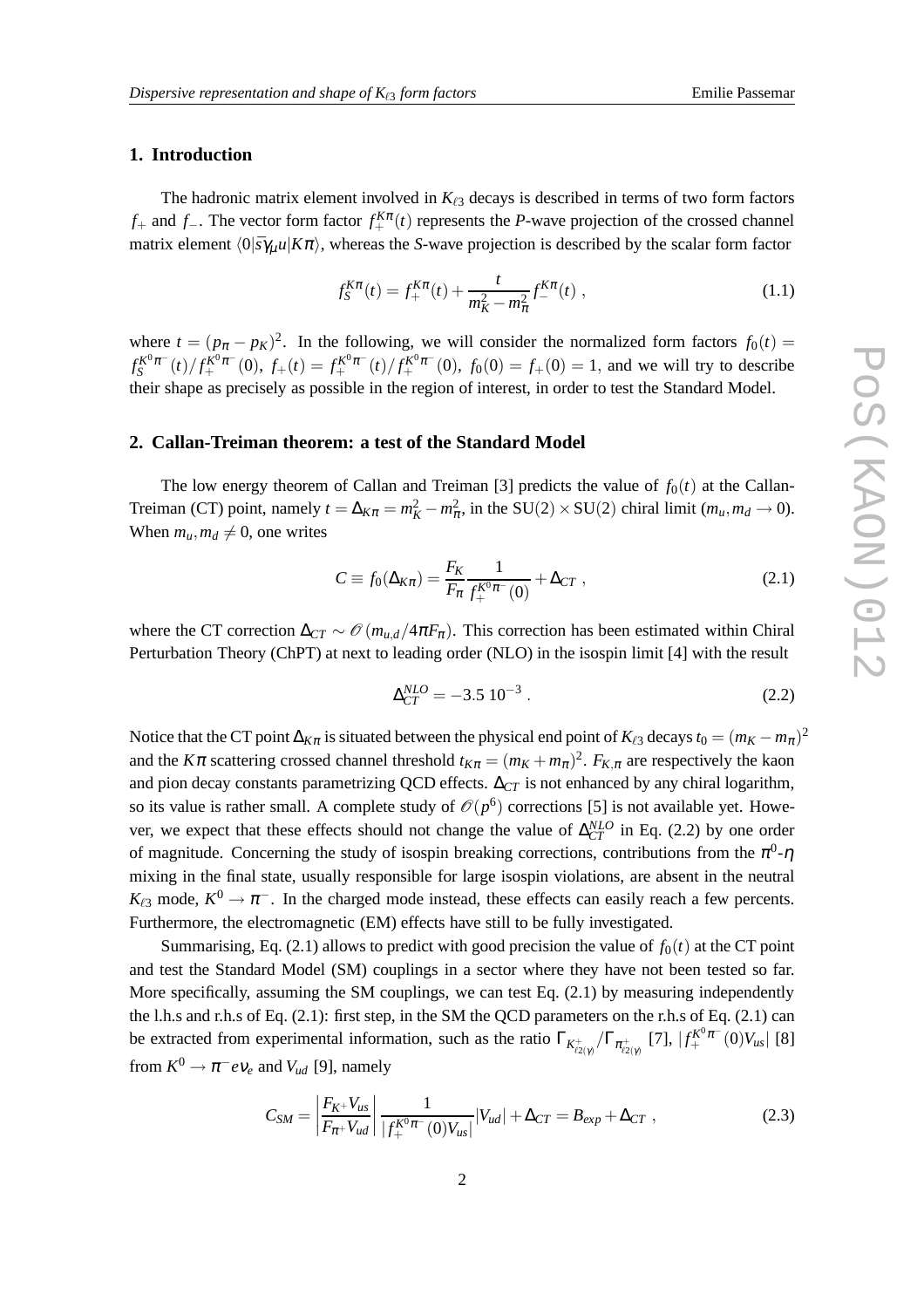with  $B_{exp} = 1.2438 \pm 0.0040$ . It can be noticed that this prediction is independent of the knowledge of  $V_{us}$ . Besides, since experimentally one measures  $|F_{K}+V_{us}/F_{\pi}+V_{ud}|$ , this will introduce in Eq. (2.1) some small isospin breaking effects due to the difference between  $F_{K^+}$  and  $F_{K^0}$  [6]. Finally, the l.h.s of Eq. (2.1),  $f_0(m_K^2 - m_\pi^2)$ , can be determined with some care from the  $K_{\mu 3}$  decay distribution.

To this end, one has to extrapolate  $f_0$  from the physical region  $(0 < t < t_0 = (m_K - m_\pi)^2)$  up to ∆*K*π. Fits to the *K*ℓ<sup>3</sup> measured distributions are usually performed using a Taylor expansion of the two form factors

$$
f_{0,+}(t) = 1 + \lambda_{0,+} \left(\frac{t}{m_{\pi}^2}\right) + \frac{1}{2}\lambda'_{0,+} \left(\frac{t}{m_{\pi}^2}\right)^2 + \dots \tag{2.4}
$$

So far, the results available for the scalar form factor only give the slope  $\lambda_0^{exp}$  $_{0}^{exp}$ , since the different experiments cannot discriminate λ *exp*  $\frac{exp}{0}$  from the curvature which are highly correlated. The results disagree among all the experiments as illustrated in Fig.1a. To extrapolate up to  $\Delta_{K\pi}$ , we cannot



**Figure 1:** a) Shape of  $f_0$  with a linear fit  $(\lambda_0^{exp})$  $\binom{exp}{0}$  [10] compared to the dispersive analysis. b) 1 $\sigma$  domains allowed by the branching ratio measurements and by the NA48/DR analysis.

neglect the positive curvature. Anyway, even if there was no curvature, the SM prediction for the slope implied by the CT theorem would be  $\lambda_0 = 0.0208 \pm 0.0003$  and that is above all the existing experimental results. Note that the ChPT prediction for  $\lambda_0$  is much less precise than the CT theorem since it derives from an expansion in powers of *m<sup>s</sup>* . However, the curvature being positive, it is obvious that the measured slope  $\lambda_0^{exp}$  $_{0}^{exp}$  can be at most an upper bound for the "true" slope mathematically defined as:  $\lambda_0 = m_\pi^2 f'(0)$ . Under these conditions,  $\lambda_0^{exp}$  may depend on the fitted distributions and thus on different weights given to the different areas of the Dalitz plot by various experiments. That could explain the apparent discrepancy between the experimental results.

# **3. Dispersive representations of the K**<sup>π</sup> **scalar and vector form factors**

#### **3.1 Scalar form factor**

Our aim is to construct a very precise representation of the scalar form factor between 0 and  $\Delta_{K\pi}$  in order to test the SM prediction at the CT point. The information we have is: the value of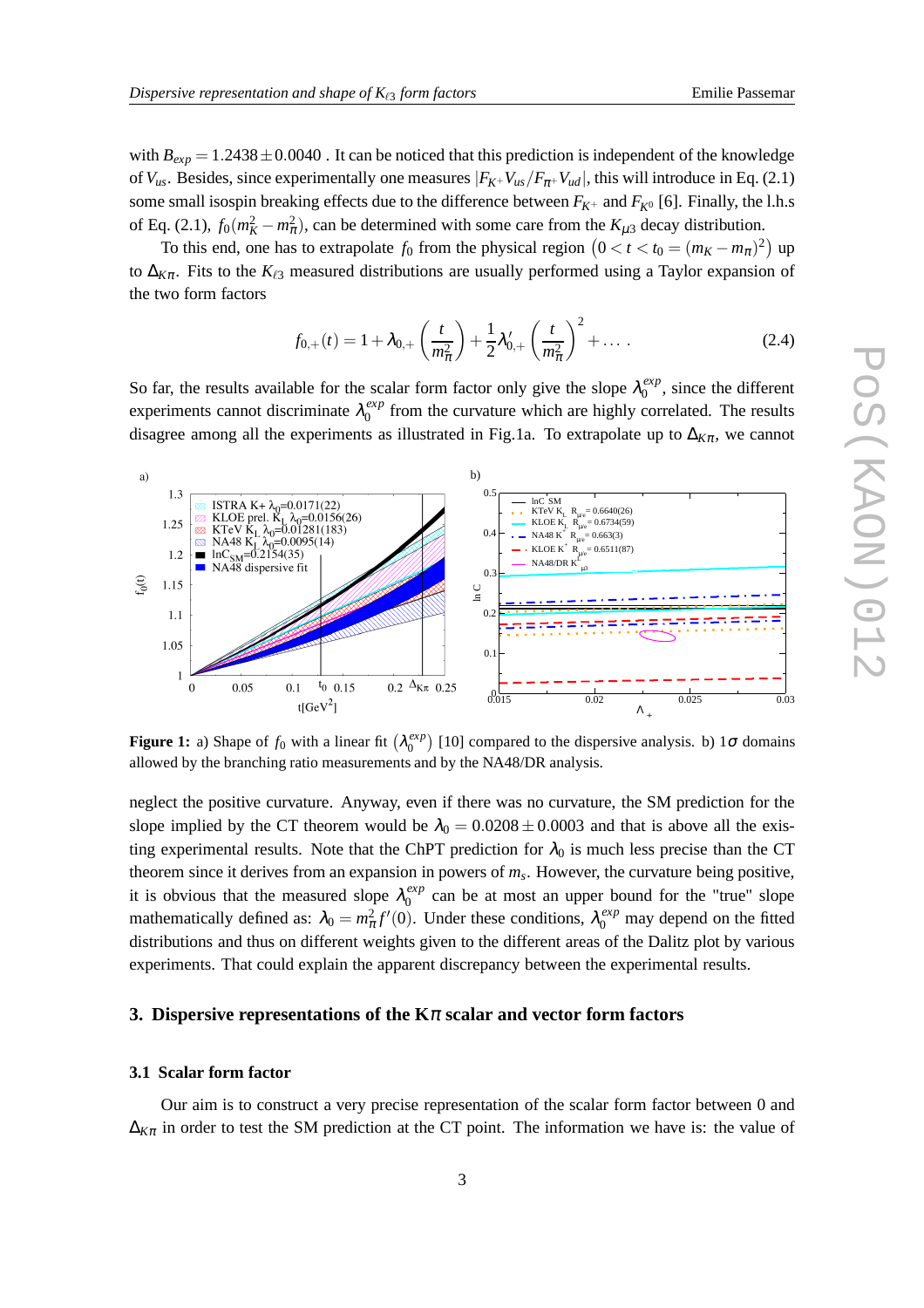*f*<sub>0</sub> at zero, the K $\pi$  scattering phase in the isospin limit and the fact that *f*<sub>0</sub> has to vanish as  $\mathcal{O}(1/s)$ for large negative s [11]. In order to determine *C*, one can write a dispersion relation for  $\ln(f_0(t))$ twice subtracted at 0 and ∆*K*<sup>π</sup>

$$
f_0(t) = \exp\left[\frac{t}{\Delta_{K\pi}}(\ln C - G(t))\right], \text{ with } G(t) = \frac{\Delta_{K\pi}(\Delta_{K\pi} - t)}{\pi} \int_{t_{K\pi}}^{\infty} \frac{ds}{s} \frac{\phi(s)}{(s - \Delta_{K\pi})(s - t - i\varepsilon)}, \tag{3.1}
$$

where  $t_{K\pi}$  is the threshold of  $K\pi$  scattering and  $\phi(s)$  is the phase of  $f_0(s)$ . We decompose the integration range into two parts: the elastic part ( $t_{K\pi} < s < \Lambda$ ) and the (inelastic) asymptotic part  $(\Lambda < s < \infty)$  corresponding to the splitting  $G(t) = G_{K\pi}(\Lambda, t) + G_{as}(\Lambda, t) \pm \delta G(t)$ , where  $\delta G$  represents the total uncertainty. For the elastic part,  $G_{K\pi}(\Lambda,t)$ , Watson theorem states that in the elastic region and in the isospin limit  $\phi(s)$  equals the S-wave,  $I = 1/2$  K $\pi$  scattering phase  $\delta_{K_{\pi}}(s)$ . This phase has been extracted (in the isospin limit) from experimental data [12] solving the Roy-Steiner equations [13]. For the asymptotic part,  $G_{as}(\Lambda, t)$ , we take  $\phi(s) = \phi_{as}(s) = \pi \pm \pi$  since  $\phi(+\infty) = \pi$ due to the behaviour of  $f_0$  at large negative s. Note that we consider a very conservative estimate of the asymptotic uncertainty. Thanks to the two subtractions,  $G(t)$  in the region of interest is relatively insensitive to the unknown phase at high energy and also to the precise knowledge of Λ, characterizing the end of the elastic region. In Fig.2 is represented the function *G*(*t*) for  $\Lambda = 2.77$  GeV<sup>2</sup>. Let us stress that the uncertainties on  $G(t)$  represent at most 10% of its central



**Figure 2:**  $G(t)$  with the uncertainties  $\delta G_{as}$  and  $\delta G_{K\pi}$  added in quadrature.

**Figure 3:** H(t) with the uncertainties  $\delta H_{as}$  and  $\delta H_{K\pi}$  added in quadrature.

value  $(G(t) < G(0) = 0.0398 \pm 0.0040)$  which by itself does not exceed 20% of the expected value of ln*C*. Hence, one can be confident that the theoretical uncertainty is under control and will not be the dominant error in the experimental extraction of ln*C*. We have sticked here to the isospin limit. The potentially dangerous contribution of the cusp at  $(m_{K^+} + m_{\pi^0})^2$  due to isospin breaking should however not affect our results. Besides, a zero of  $f_0(t)$  could only influence our dispersive construction if it was located at  $t < t_{K\pi}$ , close to the physical region. This seems unlikely due to  $f_0(0) = 1$  and the smallness of the slope. For more details on these two last points see Ref. [2].

In order to determine ln*C*, in principle there exists a sum rule

$$
G(-\infty) = \ln C \tag{3.2}
$$

dictated by the asymptotic behaviour of  $f_0$ . However, it is not precise enough to allow to determine ln*C* with the needed accuracy without adding any information on the high energy behaviour of the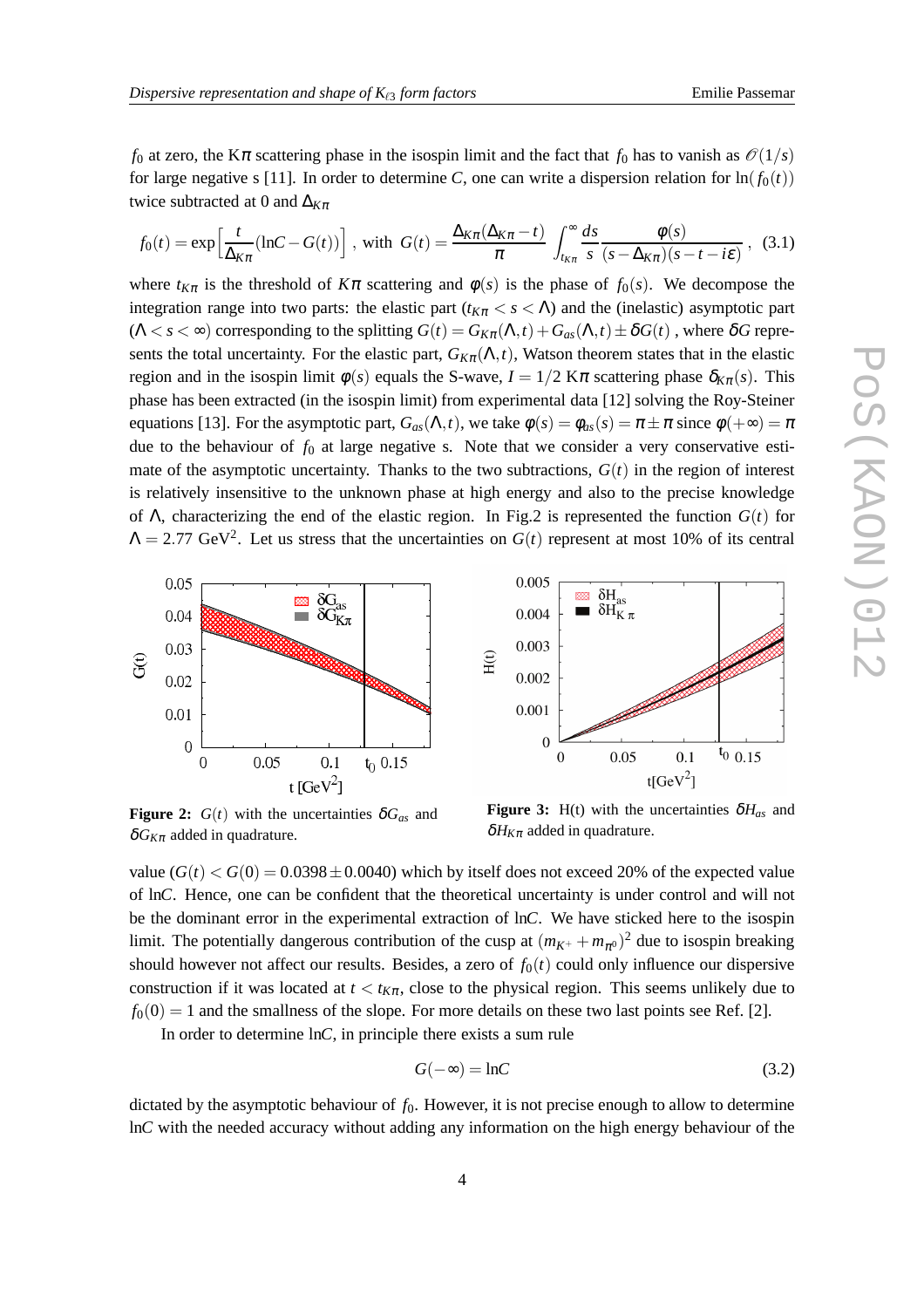phase of the form factor. Indeed, the integrand defined in Eq.  $(3.1)$  drops as  $1/s<sup>3</sup>$  whereas the one in  $G(-\infty)$  which has one less subtraction drops as  $1/s^2$ . For instance, if we vary Λ between 2.25 GeV<sup>2</sup> and 2.77 GeV<sup>2</sup>,  $G(-\infty)$  varies between 0.1335 and 0.3425, whereas  $G(t)$  is practically not affected. We will thus instead determine lnC from experiment by fitting the  $K_{\mu 3}$  decay distribution with the dispersive representation formula of  $f_0(t)$ , Eq. (3.1). Once lnC is known, we can estimate the first two coefficients of the Taylor expansion Eq. (2.4) and their correlation

$$
\lambda_0 = \frac{m_{\pi}^2}{\Delta_{K\pi}} (\ln C - G(0)) \quad \text{and} \quad \lambda_0' = \lambda_0^2 - 2 \frac{m_{\pi}^4}{\Delta_{K\pi}} G'(0) = \lambda_0^2 + (4.16 \pm 0.50) \times 10^{-4} \ . \tag{3.3}
$$

#### **3.2 Vector form factor**

One can use the same dispersive construction as for the scalar form factor. Writing a twice subtracted representation of the form factor but this time at 0  $(f_+(0) = 1$  and  $f'_+(0) = \Lambda_+ / m_\pi^2$ leads to

$$
f_{+}(t) = \exp\left[\frac{t}{m_{\pi}^{2}}\left(\Lambda_{+} + H(t)\right)\right], \text{ where } H(t) = \frac{m_{\pi}^{2}t}{\pi} \int_{t_{K\pi}}^{\infty} \frac{ds}{s^{2}} \frac{\varphi(s)}{(s-t-i\varepsilon)}.
$$
 (3.4)

Here, in the elastic region, the phase of the vector form factor  $\varphi(s)$  equals the  $I = 1/2$ , P-wave scattering phase. The procedure using Roy-Steiner equations suffers in this case from a lack of relevant experimental inputs. Hence, we have constructed a partial wave amplitude using a Breit-Wigner parametrization around the *K* ∗ (892) pole (using the PDG value as input) which is analytic, unitarized and has the correct threshold behavior following Ref. [14]. The resulting function H is decomposed into two parts as previously with  $\Lambda \sim (1.4 \text{ GeV})^2$ , see Fig. 3. Note that in this channel the  $K^*(892)$  pole dominates and the vector form factor is very well described by the pole parametrization, which is in full agreement with our dispersive construction. For other works on the subject, see Ref. [15] and references therein.

### **3.3 First dispersive analysis**

NA48 has realized the first dispersive analysis (referred as NA48/DR in the following) of their *K*<sup>L</sup><sub>μ</sub>3</sub> Dalitz distribution leading to the result [16]: ln*C*<sup>*exp*</sup> = 0.1438(140) and  $\Lambda^{exp}_{+} = 0.0233(9)$ . The sum rule  $H(-\infty) = -\Lambda_+$  is well fulfilled. However, in the case of ln*C*, ln*C*<sup>*exp*</sup> is close to the lower bound of *G*(−∞). Even if the sum rules are not very stringent since they are sensitive to the behaviour of the phase at high energy, the sum rule, Eq. (3.2), indicates that the phase of  $f_0(t)$ should drop after  $\Lambda$  before reaching its asymptotic value  $\pi$ . Note that a similar phenomenon exists in the case of  $\pi\pi$  scattering [17]. The result for  $f_0(t)$  is shown in Fig.1a for the SM prediction, Eqs. (2.3) and (2.2), and for the NA48/DR result. The NA48/DR analysis indicates a  $5\sigma$  deviation with the SM prediction that could be interpreted as a signal of physics beyond the SM as for instance a first evidence of a direct coupling of W to right-handed quarks [1, 18]. However, the apparent disagreement between the different experimental measurements has to be clarified before drawing a firm conclusion.

According to Eq. (3.3), one can infer in the case of the SM value, Eq. (2.3),  $\lambda_0^{SM} = 0.01523 \pm$  $0.00046 + 0.069\Delta_{CT}^1$ ,  $\lambda_0^{S} = (6.48 \pm 0.52 + 47.1\Delta_{CT}) 10^{-4}$  and in the case of the NA48/DR  $\text{result}: \lambda_0^{NA48} = 0.0089 \pm 0.0012, \ \ \lambda_0^{NAA8} = (4.95 \pm 0.55) \ 10^{-4}.$ 

<sup>&</sup>lt;sup>1</sup>This is in complete agreement with the prediction of  $[19]$ .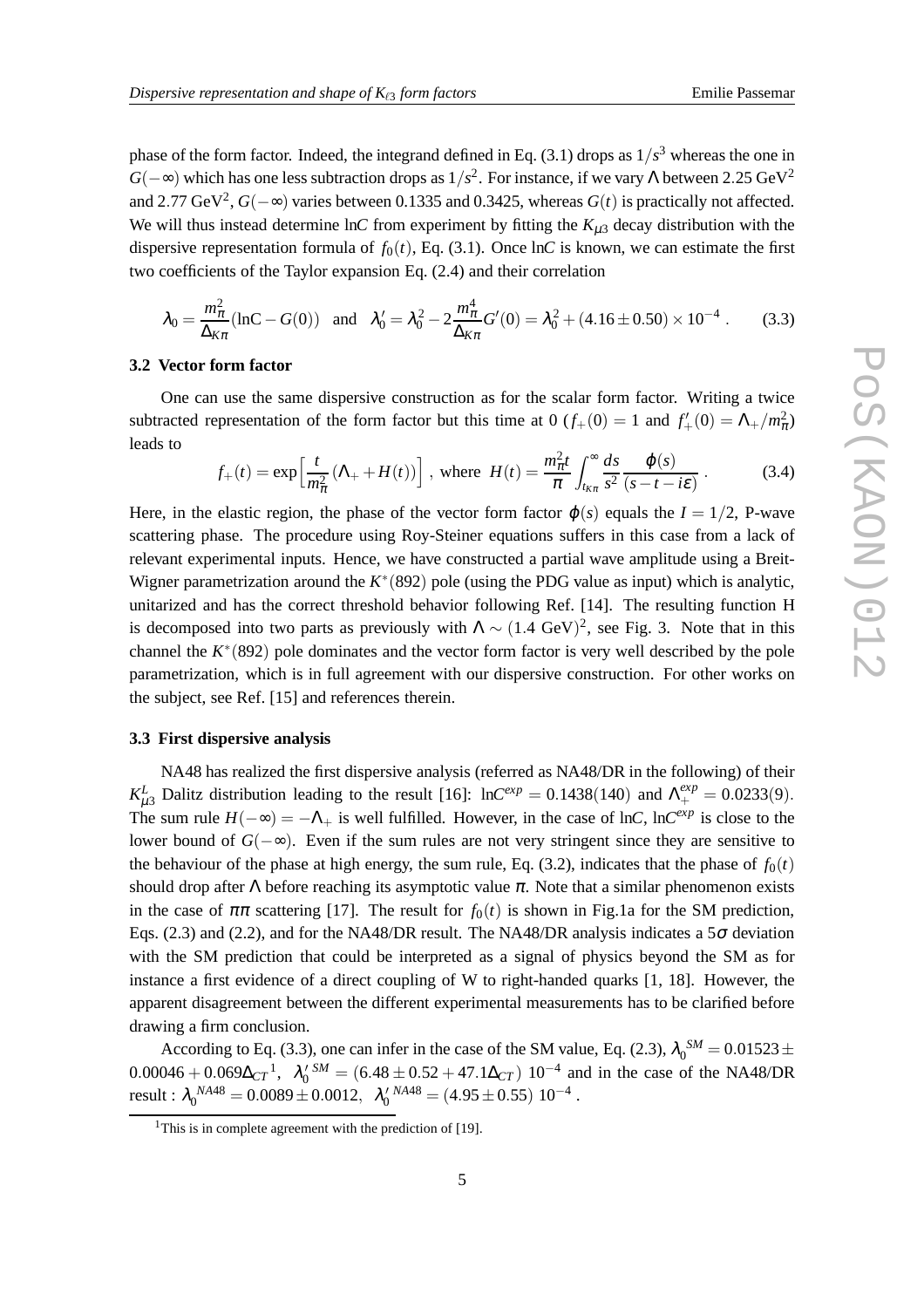| $K^{+/0}$ | $\boldsymbol{\mathsf{R}}^0$<br>$\mathbf{u}/e$ | $_{R^+}$   | $\mathbf{r}^{\mu}$<br>$K+1/0$ | $\int f_+(0)V_{us} _u^{K^0}$ | $  f_+(0)V_{us}  _u^{K^+}$ | $\Delta SU(2)$   |
|-----------|-----------------------------------------------|------------|-------------------------------|------------------------------|----------------------------|------------------|
| SM        | 0.6677(28)                                    | 0.6640(28) | $_{\rm SM}$                   | 0.21642(60)                  | 0.22176(100)               | $\mid$ 2.47(54)% |
| NA48/DR   | $0.6589(33)$ $0.6552(33)$                     |            | NA48/DR                       | 0.21834(69)                  | 0.22378(107)               | $12.49(54)\%$    |

**Table 1:** Left: Prediction of  $R_{\mu/a}^{+/0}$  $\mu/e$ . Right: Extraction of  $|f_+(0)V_{us}|$  and  $\Delta_{SU(2)}$  for the muonic mode using  $I_K^{\mu}$ calculated with the dispersive approach together with the experimental inputs from [10] and the preliminary updated EM corrections from [20].

#### **4. Applications**

The knowledge of  $f_0(t)$  and  $f_+(t)$  allows to determine the phase space integrals  $I_{K^{+/0}}^{\ell}$  entering the well-known master formula of the *K*ℓ<sup>3</sup> partial widths, intensively discussed during the conference (see Talks in the *Vus* session),

$$
\Gamma_{K_{\ell 3}^{+/0}} = \mathscr{N}_{K^{+/0}} S_{EW} \left( 1 + 2 \Delta_{K^{+/0}\ell}^{EM} \right) |f_{+}^{K^{+/0}}(0) V_{us}|^2 I_{K^{+/0}}^{\ell} , \ \mathscr{N}_{K^{+/0}} = C_{K^{+/0}}^2 G_F^2 m_{K^{+/0}}^5 / (192\pi^3). \tag{4.1}
$$

Here, we do not consider the IB correction,  $\Delta_{SU(2)} \equiv f_{+}^{K^{+}\pi^{0}}(0)/f_{+}^{K^{0}\pi^{+}}(0) - 1$ , mostly induced by  $m_u - m_d$  effects, as a known theoretical input since we would like to determine it experimentally. Assuming  $\mu/e$  universality, separately tested in the ratio  $\Gamma(K_{e2})/\Gamma(K_{\mu2})$  [21], the knowledge of  $I_{K^{+/0}}^{\ell}$  can be converted into a prediction for  $R^{+/0}_{\mu/e} \equiv \Gamma_{K^{+/0}\mu 3}/\Gamma_{K^{+/0}e3}$ . Using the last update of the EM corrections [20], we obtain the results in Tab.1(left). For the evaluation of  $I_{K^{+(0)}}^{\ell}$ , we have used in the case of the SM prediction, ln*C* from Eq. (2.3) with  $\Delta_{CT}$  from Eq. (2.2) and  $\Lambda$  = 0.0245, corresponding to the  $K^*(892)$  pole, and in the case of the NA48/DR result,  $\ln C^{exp}$  and  $\Lambda^{exp}_+$  including the correlation from this analysis. These calculations can be compared with the experimental results summarized in the legend of Fig.1b.  $R_{\mu/\rho}^{+/0}$  $\mu/e$  depends almost exclusively on ln*C*, since the dependence on  $\Lambda_+$  partially cancels by taking the ratio. This offers the possibility of extracting lnC quasi independently of  $\Lambda_{+}$  contrary to the Dalitz plot analysis. In Fig.1b are plotted in the plane (ln*C*,  $\Lambda$ <sub>+</sub>) the 1 $\sigma$  domains allowed by the individual  $K^0$  and  $K^+$  branching ratio (BR) measurements. Note that one loop ChPT calculations [20] show that the form factor shapes (ln*C*, Λ+) are, to a good approximation, not affected by IB. For comparison, we show on the same plot the independent result of the NA48/DR analysis, which is not incompatible with the BR measurements, though on the lower side of the domain.

Using the master formula, Eq. (4.1), we can extract  $|f_+(0)V_{us}|$  from the experimental measurements (see the Flavianet fit [10]). Waiting for other experiments to perform a similar dispersive analysis, the extraction from the muonic mode, Tab.1(right), only involves the NA48/DR result and hence has still a limited accuracy. As it has been emphasized during the conference, see Ref. [22], the measurements of  $|f_+(0)V_{us}|$  from the neutral and charged modes as well as the EM corrections [20] have now reached a sufficient degree of accuracy to give an opportunity to test the theoretical prediction  $\Delta_{SU(2)} = 0.0231(22)$  [23] and the input value of  $R = (m_s - \hat{m})/(m_d - m_u)$ . As it has been shown in Ref. [10] and from Tab.1(right), using an average of the  $K^+$  BR measurements,  $\Delta_{SI/(2)}$  now seems closer to the theoretical prediction.

In conclusion, we have introduced a physically motivated model-independent dispersive representation of the  $K_{\ell 3}$  form factors which only involves one free parameter. This will improve